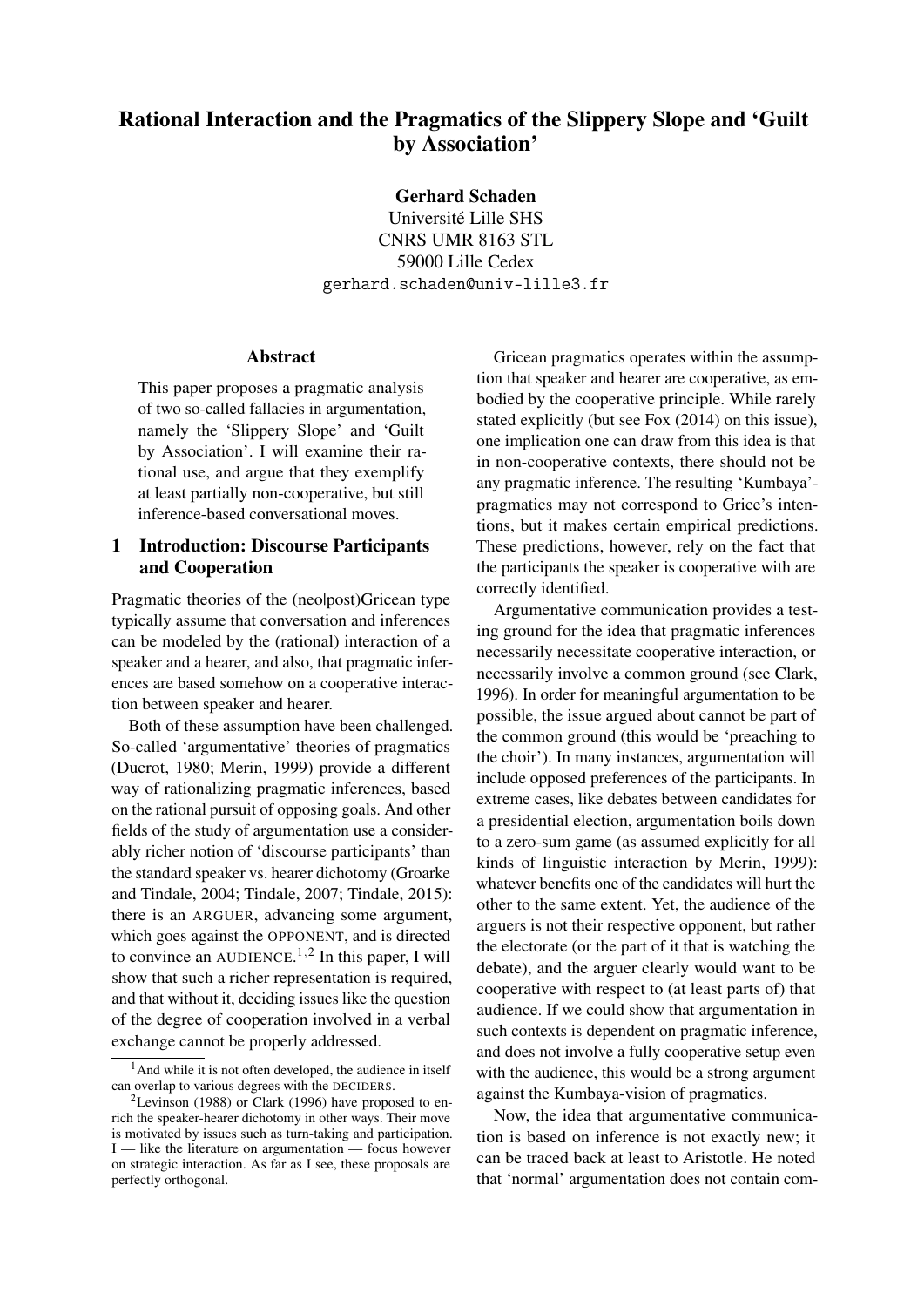prehensive and logically valid demonstrations, but rather abbreviated versions of it. Aristotle points out — in an explanation that has a Gricean ring to it — that generally, speakers in argumentation do not use full syllogisms, but rather the shorter *enthymemes*: 3

The Enthymeme must consist of few propositions, fewer often than those which make up the normal syllogism. For if any of these propositions is a familiar fact, there is no need even to mention it; *the hearer adds it himself*. [...] we must not carry its reasoning too far back, or the length of our argument will cause obscurity: nor must we put in all the steps that lead to our conclusion, or we shall waste words in saying what is manifest. <sup>4</sup>

*Avoid obscurity* and *be brief* can be included in a cooperative setup (as in Grice's maxims of manner), or they can be seen as self-interested, rational ways of dealing with the (limited) attention span of the audience. But crucially, these maneuvers entail making use of inference by the audience. While Aristotle seems to consider here essentially inferences from the common ground, this is not always the case. Consider "*Make America great again. Vote Trump.*" Assuming this to be an instance of argumentative communication, this relies (at least) on the unstated proposition "*Donald Trump can make America great again*". This proposition is arguably not part of the common ground of American voters.

My intention here is to follow up on remarks by Volokh (2003), namely that mechanisms that are generally considered by logicians to be fallacies (for instance, *ad hominem* arguments) are better conceived of as *heuristics* for real-time decisionmaking by rationnally ignorant agents.<sup>5</sup>

I will also assume that there are principles of rational argumentation, such as giving the strongest argument at the arguer's disposal (see, e.g. Anscombre & Ducrot, 1983), and that the audience of an argument interprets not only what has been said, but also what could have been said. I will try to show that these principles lead to inferences that can be explained by the interaction of rational agents, and therefore, that they remain in the realm of pragmatics.

More precisely, I will show with the examples of the Slippery Slope and 'Guilt by Association' that these are contexts where the notions of *audience*

and *opponent* need to be kept apart, but where it is doubtful that we face a fully cooperative setting with either of these.

## 2 The Verbal Mechanisms of the Slippery Slope

The argument of the slippery slope involves advancing an argument against some proposition *A* based not on the intrinsic merits or deficiences of *A*, but rather on the assumption that once *A* is in place, there would be no way of meaningfully opposing *B*, which is assumed by the arguer to be undesirable. Arguments of this kind often appear in discussions concerning gay marriage (*A*), which is opposed not as such, but which is argued to lead to a state where one could not oppose further develo legalization of adoption by gay couples, or even the legalization of polygamy, incest, bestiality, etc. This argument is fallacious (that is, in need of additional inference), since there is no logical, entailment-based link between, e.g., polygamy and gay marriage.<sup>6</sup>

Volokh (2003) provides a very complete study of the mechanism of the slippery slope, and makes clear that at least in some cases, the risk of going down a slippery slope is real. While his paper contains many observations that are relevant to linguists, his main problem — as a legal scholar — is to identify how the slippery slope works *in the real world*, which are the mechanisms of slippage, and how it can be avoided. His article, however, does not address directly the issue as to when the *argument* of the slippery slope is rational or appropriate, which is the focus of the present paper.

Volokh identifies several mechanisms that can cause slippery slopes, of which several entail mixed motives (what Volokh calls "multi-peaked" preferences). An example Volokh gives is the proposal to install video surveillance in a town, where there are in principle three alternatives: i) oppose it, and remain in current state (note this 0); ii) vote for a version where cameras are not connected to facial-recognition software and tapes are rapidly destroyed (*A*); or iii) vote for a version where cameras are connected to facial-recognition software and tapes are kept for a long time (*B*). In a context where voters are not only motivated by concerns

<sup>3</sup>A enthymeme is often considered to be a truncated syllogism — that is, a syllogism where one premise is lacking.

<sup>4</sup>Aristotle, *Rhetoric, 1357a 16, 1395b 25*, as cited in Hamblin (1970, 71); my emphasis.

<sup>5</sup>Rational ignorance means that we often have to make decisions while ignoring their precise outcome.

<sup>&</sup>lt;sup>6</sup>I take it that even the staunchest opponent of gay marriage would have to concede that there might be, *in principle*, a society which bans polygamy, but nevertheless allows gay marriage. I furthermore take it that the disagreement hinges on the question whether such a state of affairs is attainable and maintainable for the real world, given the current state.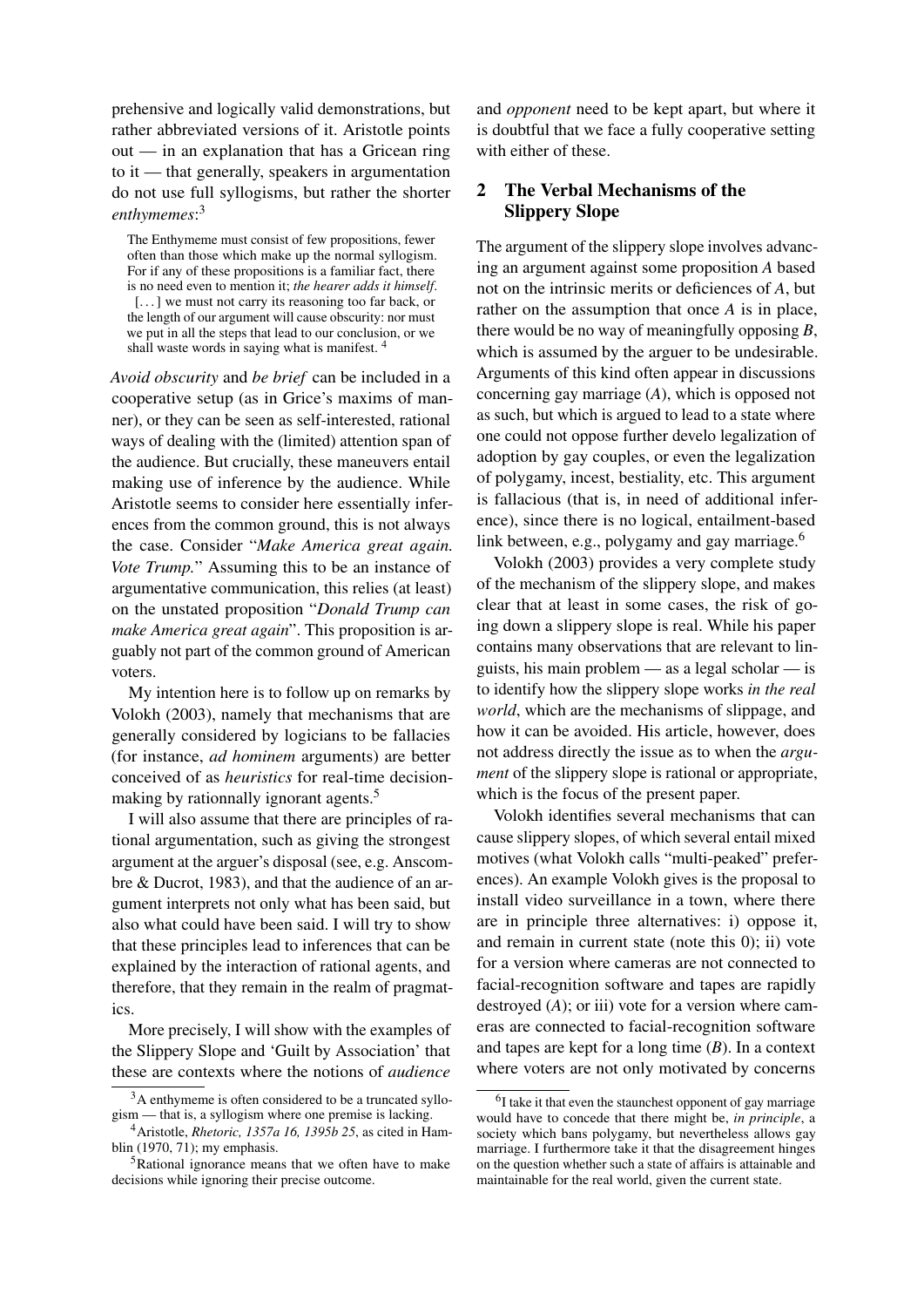about privacy vs. security, but also by the financial cost of the system, some people will oppose video surveillance for cost-reasons, even if they are in principle favorable. Therefore, there may be no way of directly going to *B* from 0. However, if *A* is enacted, the cost motive for opposing *B* will be removed (since tapes and software are much less costly than the installation of the cameras in the first place), and in a subsequent vote, *B* could be adopted. Therefore, people with a preference profile of  $A > 0 > B$  should rationnally oppose the move to *A*, even though it is their preferred option, because they would end up with *B*, which they strongly oppose.

Let us come back to the issue of cooperativity. Volokh (2003, 1034f.) makes the following observation with respect to slippery slopes.

Slippery slopes may occur even when a principled distinction can be drawn between decisions A and B. The question shouldn't be "*Can* we *draw the line between A and B?*", but rather "*Is it likely that* other *citizens, judges, and legislators will draw the line there*?" [. . . ] Societies are composed of people who have different views, so one person or group of people may want to oppose A for fear of what *others* will do if A is accepted. And these others need not constitute a majority of society: slippery slopes can happen even if A will lead only a significant minority of voters to support B, if that minority is the swing vote.

According to Volokh, thus, a slippery slope will not occur if one can trust the deciders (the *other citizens, judges, and legislators*). Therefore, an argument of the slippery slope is a sign of lack of trust, and not of principled and uncompromising cooperation. In order to investigate when it is rational to use an argument of the slippery slope, I will try to make explicit the decision process in terms of conditional probabilities, along what has been done by Merin (1999).

First of all, the argument of the slippery slope is an indirect argument. Going down this route should only be done if the direct approach — that is, directly opposing  $A$  — does not appear to be viable. This in itself is a sign of a weak position, and it is rational only if — given the arguer's information state, there is a sufficient majority of deciders in favor of A, such that the change towards A can be enacted. Furthermore, in order for the argument of the slippery slope to make sense, there are two further requirements: first, it must be the case that the probability of implementing *B* given *A* is higher then the probability of implementing *B*. This can be written as follows:  $P(B|i[A])^7 > P(B|i)$ . This is probably too weak a requirement, since it must be

also the case that the the deciders are in majority opposed to B.

Second, the slippage towards *B* will only work as an argument if *B* is considered as sufficiently repulsive to motivate a rejection of *A* even if if *A* is the preferred option. Let us note the expected utility of some action or state *S EU*(*S*). One way of thinking about this is the following: The expected utility for state *A*, given the probability of slippage from *A* to *B*  $P(B|A)$ , and the expected utility of *B*, will be the expected utility of *A* plus the probability of slippage multiplied by the expected utility of *B*.

$$
(1) \qquad EU(A) + P(B|A) \times EU(B)
$$

If (1) is negative, a rational agent should reject a move to *A*. When will this be the case? The lower the (positive) expected utility of *A*, and the higher the risk of slippage and the (negative) expected utility of *B*, the stronger the trend to rejection.

Therefore, the slippery slope will be most appropriate if *A* is too popular to be attacked directly, if *B* is as repulsive as possible, and if, at the same time the risk of slippage from *A* to *B* is considered to be high among the audience. It seems obvious that in most circumstances, these conditions will not be met — especially if the passage from *A* to *B* is under full control of the audience, and is not impinged on by issues of applicability (possibly under the control of third parties — like the justice or the police). Hence, if the audience are the deciders, the mere suggestion of the possibility of a slippage can be interpreted as a vote of non-confidence towards (at least) a majority of the deciders. Therefore, the argument of the slippery slope can be detrimental to the arguer and his thesis.

Notice, though, that the argument of the slippery slope can only work if there is a justifiable lack of trust with respect to the deciders, and that it is therefore not an argument that is built on unconditional cooperation.

### 3 Guilt By Association

Guilt by association is an argumentative move where the opponent's position is rejected based on the assertion that this position was also held by other, less-than-recommendable people (noted henceforth as *bogeyman*). For instance, *reductio ad Hitlerum* is an instance of guilt by association, but it englobes also *red-baiting* on the other end of the

<sup>&</sup>lt;sup>7</sup>I note as  $i[A]$  the information state *i* augmented with  $A$  which may cause changes other than merely adding *A*.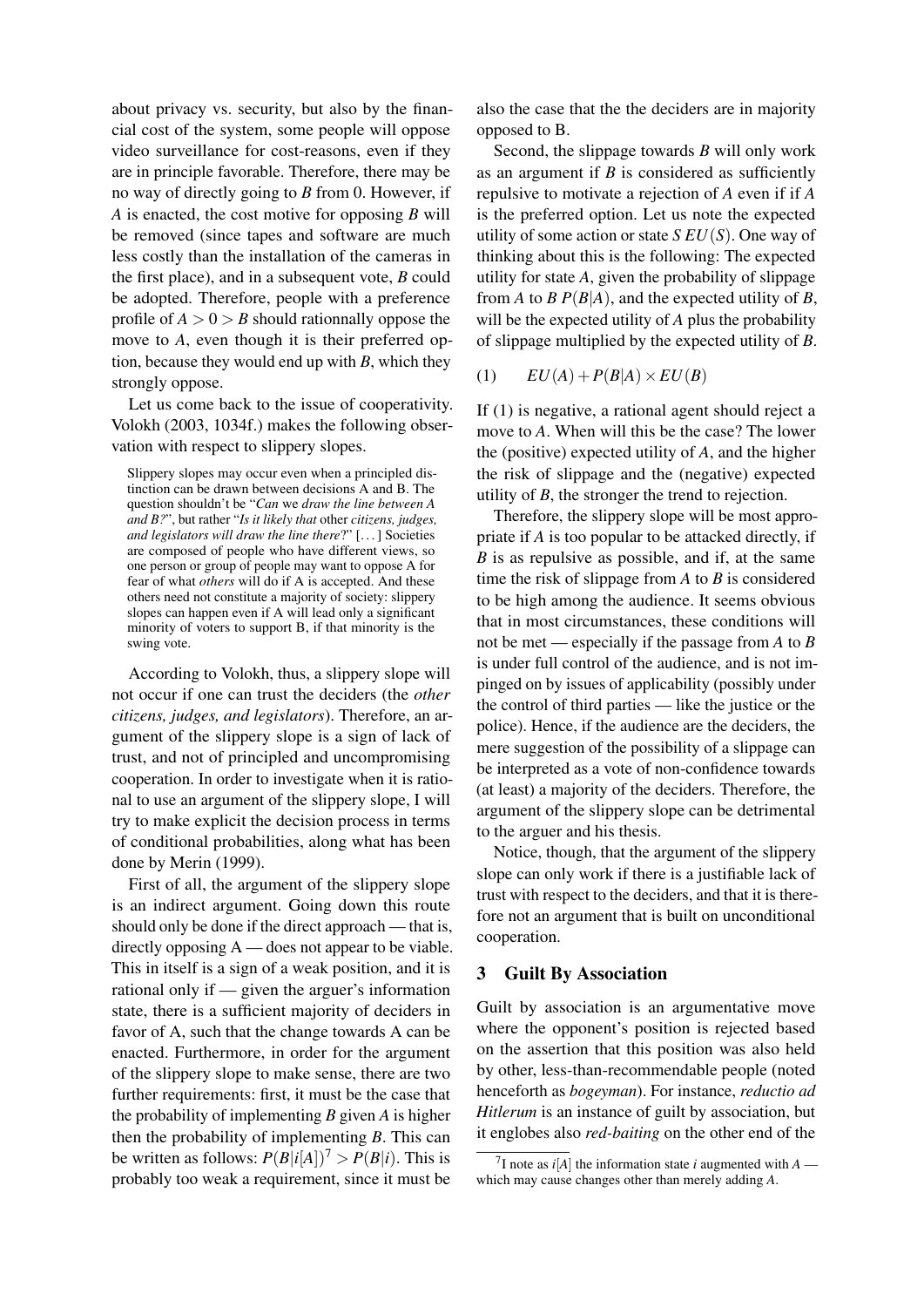political spectrum. Once again, this move is classified as a fallacy, since the fact (or still less, the assertion) that, say, Hitler held some view (against smoking, or for vegetarianism, for instance) cannot generally be taken as a reason for dismissing this view without additional arguments (or contextual inference, for that matter). More precisely, guilt by association depends on a relevance-implicature.

Now, when is such an argumentative move rational? Notice that guilt by association may have two different aims: first, if the opponent is (part of) the audience, the opponent is to be shamed into accepting the arguer's view. Second, if the opponent is not part of the audience, it aims to exclude the opponent's arguments from consideration by the audience.

Let us start by considering the first strategy. The wished-for reaction in the opponent would be the following: *The arguer asserts that only* bogeyman *would hold opinion* φ*.* 8 *I asserted that position, but I do not wish to be identified as* bogeyman*; therefore, I (possibly publicly) abandon my position, and adopt the position of my opponent.*

In the second scenario, where the opponent is not a member of the audience, the basic process is like above — but since members of the audience have not brought forward any claim, they will not have to publicly retract.

Generally, the move is based on social exclusion, and is intended to remove the opponent from the people that are entitled to present counterarguments with respect to some theme to the audience. Therefore, the audience should assume that the proportion of people holding the opinion is low (whether this is true or not is another question) since otherwise, it will not provide a good means of social stigmatization. If the stigmatized opinion is widespread, and even if the *bogeyman* as such is strongly rejected, guilt by association may backfire, and provoke rejection towards the arguer.

The latter thought process can be explicited as follows: *I hold opinion* φ*, and I know that I am not* bogeyman*. Furthermore, I know that a considerable part of the audience hold opinion* φ*, and*

*are no* bogeymen*. Therefore, the argument of the arguer does not hold. The arguer could have presented another type of argument, but he chose this one. Therefore, this must be what he thinks to be his strongest argument at that point. Since it is not correct, the case must be dismissed.*

Guilt by association operates with a strongly negative social emotion (which is the prototypical noncooperative move), and pits that against whatever evidence the opponent has for his position. If the opponent thinks that that evidence holds up well, or feels strongly against being publicly shamed, guilt by association will fail.

Finally, there is an intrinsic problem with guilt by association arguments: the more evil *bogeyman* in the opinion of the audience, $9$  the stronger the argument. And as the *bogeyman* is evil, this implies that the opponent's argument should not even be acknowledged. However, if the audience identifies this as the intention behind the use of the guilt by association argument — and if (at least a considerable part of) the audience holds that opinion — it will be received as a refusal to discuss that particular issue, and communication may break down. In any case, guilt by association is a highly polarizing type of argument, whose aim is rather to mobilize the own camp within the audience than to bring around people holding the opponent's view. So, if the audience and the opponent are identical (or if the opponent is a critical part of the audience), guilt by association should in most cases be avoided.

### 4 Conclusion

I have tried to show that in argumentative discourse, the familiar speaker-hearer dichotomy is too simple to meaningfully describe the rational interaction of discourse participants. I also tried to show that there are inference-based discursive moves which are clearly non-cooperative, not only with respect to the opponent, but also with respect to parts of the audience. In case of an argument of the slippery slope, the basic outline of the argument is based on the idea that the deciders cannot be sufficiently trusted not to go down the slippery slope. In case of guilt by association, I have argued that the argument is based on (the threat of) social ostracism, and therefore equally non-cooperative.

<sup>&</sup>lt;sup>8</sup>This may appear as a unnecessary strengthening of an argument of guilt by association, which is likely to go rather like "*bogeyman thought|said that, too*". However, even the scariest bogeyman will have countless opinions that are perfectly mainstream in the considered community, such as "*It is right to drive on the right hand side*", etc. Therefore, for the argument even to be relevant, it has to be the case that that particular kind of opinion must have some link to what makes that bogeyman a bogeyman.

<sup>9</sup> In an assembly of neonazis, the *reductio ad Hitlerum* would obviously not qualify as an argument of guilt by association, but rather as an argument by authority.